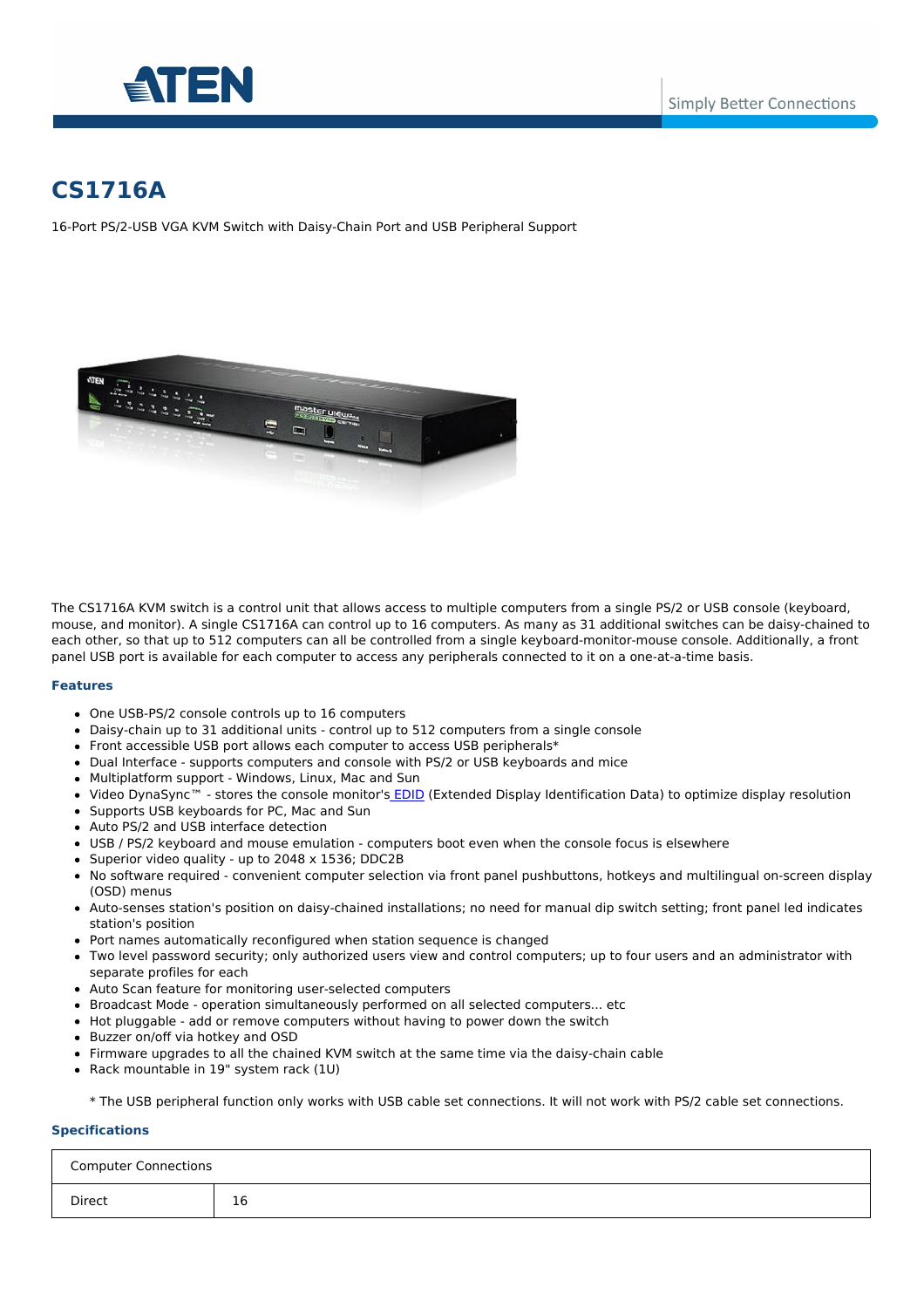

| Maximum                      | 512 (via Daisy-chain)                              |
|------------------------------|----------------------------------------------------|
| Port Selection               | OSD, Hotkey, Pushbutton                            |
| Connectors                   |                                                    |
| <b>Console Ports</b>         | 1 x SPHD-18 Male (Yellow)                          |
| <b>KVM Ports</b>             | 16 x SPHD-15/17 Female (Yellow)                    |
| Daisy Chain Ports            | 1 x DB-25 Female (Black)<br>1 x DB-25 Male (Black) |
| Firmware Upgrade             | 1 x RJ-11 Female (Black)                           |
| <b>USB Port</b>              | 1 x USB Type A Female                              |
| Power                        | 1 x DC Jack Female (Black)                         |
| LEDs                         |                                                    |
| Online                       | 16 (Orange)                                        |
| Selected                     | 16 (Green)                                         |
| Station ID                   | 1 x 2-digit, 7-segment (Orange)                    |
| Power                        | 1 (Dark Green)                                     |
| Switches                     |                                                    |
| Port Selection               | 16 x Pushbutton                                    |
| Firmware Upgrade<br>Recovery | 1 x Slide                                          |
| Emulation                    |                                                    |
| Keyboard / Mouse             | PS/2, USB                                          |
| Video                        | 2048 x 1536; DDC2B                                 |
| Scan Interval                | 1 - 255 Seconds (Default: 5 secs)                  |
| Power Consumption            | DC5.3V:5.31W:40BTU                                 |
| Environmental                |                                                    |
| Operating<br>Temperature     | $0-50^{\circ}$ C                                   |
| Storage<br>Temperature       | $-20-60^{\circ}$ C                                 |
| Humidity                     | 0-80% RH, Non-condensing                           |
| <b>Physical Properties</b>   |                                                    |
| Housing                      | Metal                                              |
|                              |                                                    |